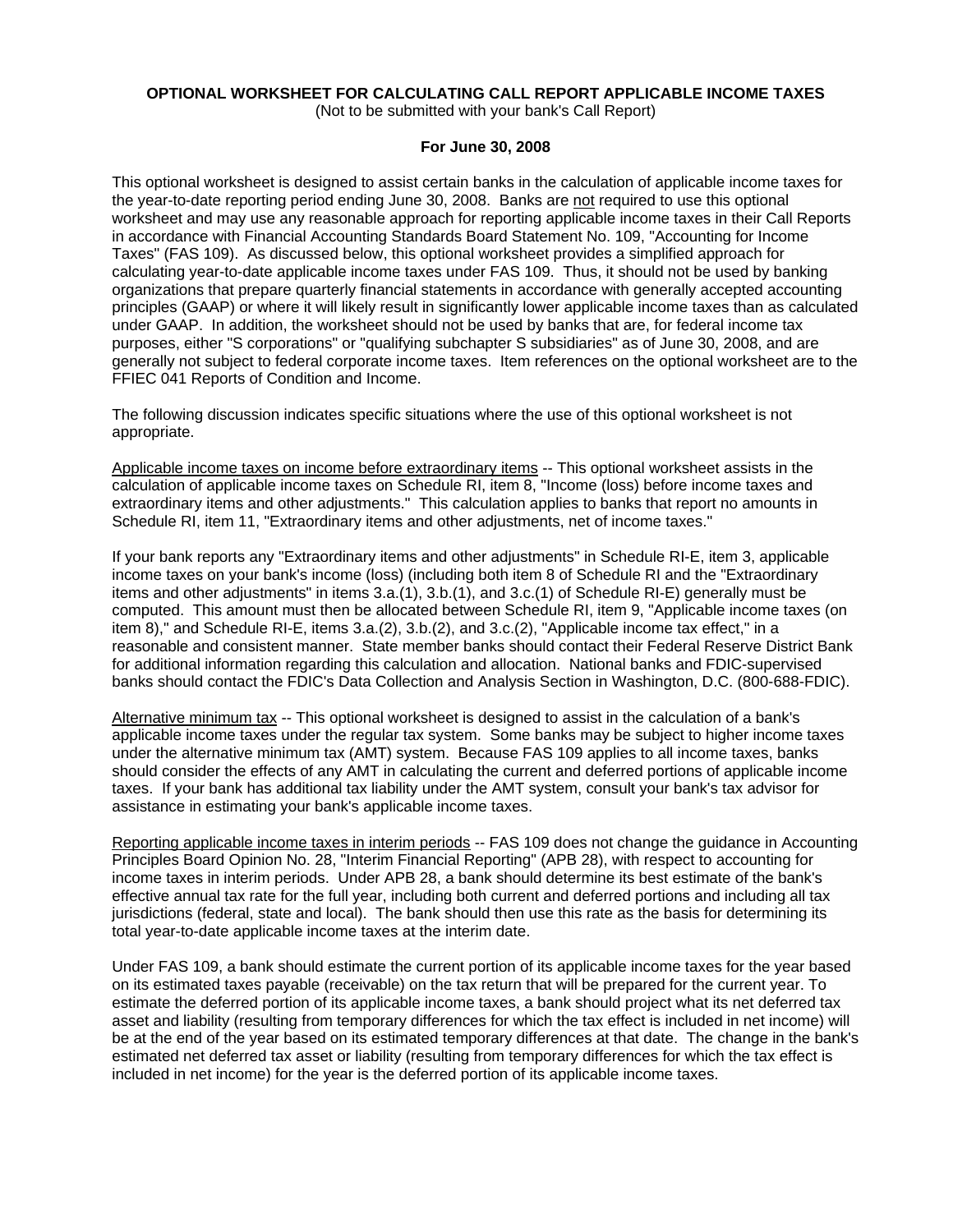To arrive at the estimated annual effective tax rate, a bank should divide its estimated total applicable income taxes (current and deferred) for the year by its estimated pretax income for the year (excluding extraordinary items). This rate would then be applied to the year-to-date pretax income to determine the year-to-date applicable income taxes at the interim date.

Many banks, or their parent holding companies, will perform the calculation of income tax expense in accordance with FAS 109 and APB 28 when preparing their quarterly GAAP-based financial statements. These banks should determine their applicable income taxes for the year-to-date reporting period covered by the Call Report in a similar manner. Accordingly, these banks should not use this worksheet.

In contrast, some banks may not have determined their interim period income taxes using the estimated annual effective rate. For these banks, estimating the annual effective tax rate under the liability method may be difficult. These banks may find it less burdensome to estimate their year-to-date applicable income taxes based upon their deferred tax asset or liability balances at the end of the quarter, rather than projecting these amounts through the end of the year. This optional worksheet follows this approach. A bank may use this approach if it will not likely result in significantly lower year-to-date applicable income taxes than as calculated under FAS 109 and APB 28. Otherwise, a bank should follow some other reasonable approach for calculating applicable income taxes in interim periods in accordance with FAS 109 and APB 28.

\* \* \* \* \* \* \* \* \* \* \* \* \* \* \* \* \* \* \* \* \* \* \* \* \* \* \* \* \* \* \* \*

CALCULATION OF SCHEDULE RI, ITEM 9, "APPLICABLE INCOME TAXES (ON ITEM 8)" UNDER THE REGULAR TAX SYSTEM [Applicable income taxes on Item 8 include both amounts currently due (or refundable) calculated in Section A and deferred income taxes calculated in Section B.]

| Α.   | Income taxes due (refundable) for the year to date<br>(i.e., current portion of applicable income taxes)                                            |  |
|------|-----------------------------------------------------------------------------------------------------------------------------------------------------|--|
| A.1. | Schedule RI, Item 8, "Income (loss) before income taxes and extraordinary                                                                           |  |
|      | A.2. Schedule RI, Memorandum Item 3, "Income on tax-exempt loans"                                                                                   |  |
|      | A.3. Schedule RI, Memorandum Item 4, "Income on tax-exempt securities                                                                               |  |
|      | A.4. Other income included in Schedule RI, Items 1, 5, and 6, (if any) which is                                                                     |  |
| A.5. | Other income not included in Schedule RI, Item 8, (if any) which is subject to                                                                      |  |
|      | A.6. Schedule RI, Memorandum Item 1, "Interest expense incurred to carry<br>tax-exempt securities, loans, and leases acquired after August 7, 1986, |  |
|      | A.7. All other expenses included in Schedule RI, Item 8, that are not deductible                                                                    |  |
| A.8. | Other expenses not included in Schedule RI, Item 8, that are deductible for                                                                         |  |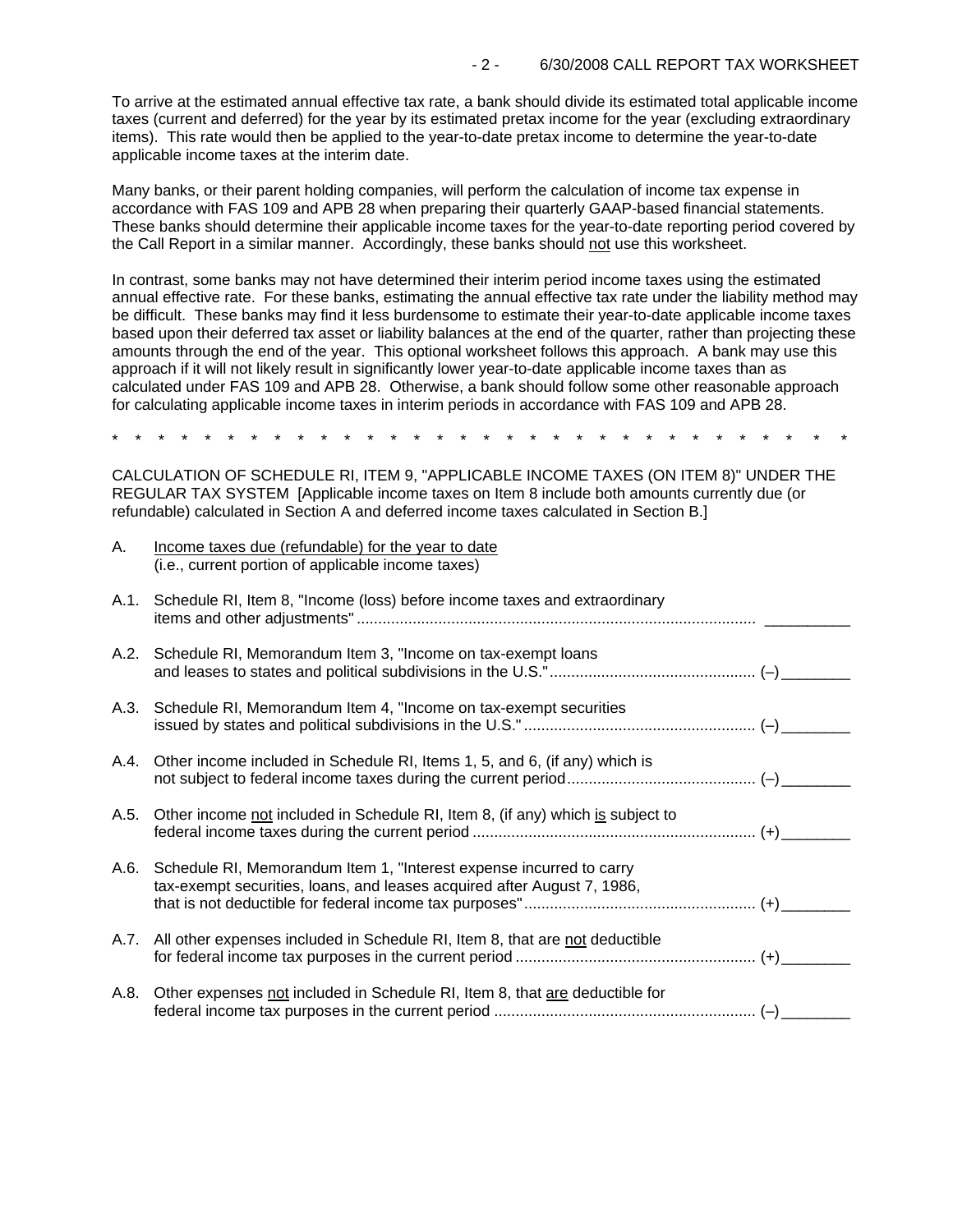| A.9. Year-to-date income currently subject to federal income taxes before state<br>and local income taxes (Line A.1 minus Lines A.2, A.3, A.4, and A.8,                                                                                                                                                    |                              |
|------------------------------------------------------------------------------------------------------------------------------------------------------------------------------------------------------------------------------------------------------------------------------------------------------------|------------------------------|
| A.10. State and local income taxes due (refundable) for the year to date<br>(If the state and local tax laws applicable to your bank do not differ<br>significantly from federal income tax laws, an estimate of state and local<br>income taxes can be obtained by multiplying Line A.9 by the applicable |                              |
|                                                                                                                                                                                                                                                                                                            |                              |
|                                                                                                                                                                                                                                                                                                            | $\overline{\phantom{1}}$ x 2 |
|                                                                                                                                                                                                                                                                                                            |                              |
| A.13. Net operating loss (NOL) carryforwards available at January 1, 2008,<br>to offset annualized federal taxable income (amount reported on this line                                                                                                                                                    |                              |
| A.14. Annualized income currently subject to federal income taxes                                                                                                                                                                                                                                          |                              |
| A.15. Annualized federal income taxes currently due (refundable) on amount<br>shown on Line A.14 (Calculate this amount using the "Federal Income                                                                                                                                                          |                              |
|                                                                                                                                                                                                                                                                                                            | x 0.5                        |
| A.16. Year-to-date federal income taxes currently due (refundable) on amount                                                                                                                                                                                                                               |                              |
|                                                                                                                                                                                                                                                                                                            |                              |
| A.18. State and local income taxes due (refundable) for the year to date                                                                                                                                                                                                                                   |                              |
| A.19. Total income taxes currently due (refundable) for the year to date                                                                                                                                                                                                                                   |                              |
| <b>P</b> Deferred income tax expense (benefit) for the year to date                                                                                                                                                                                                                                        |                              |

#### B. Deferred income tax expense (benefit) for the year to date (i.e., deferred portion of applicable income taxes)

This section provides guidance for the determination of the deferred portion of applicable income taxes for the year to date under FAS 109. This calculation considers federal, state and local income taxes.

Deferred income tax expense (benefit) for the reporting period ending June 30, 2008, is generally measured in this worksheet as the change in the bank's net deferred tax assets or liabilities during the year-to-date period. Therefore, your bank should calculate its net deferred tax assets/liabilities at June 30, 2008, and compare this amount to the amount of your bank's net deferred tax assets/liabilities at December 31, 2007. A portion of the difference between these two amounts will be the deferred income tax expense (benefit) for the reporting period ending June 30, 2008. The remainder of the change in the net deferred tax assets/liabilities for the period generally should be charged or credited directly to the "Accumulated other comprehensive income" component of equity capital (Schedule RC, item 26.b) that includes your bank's "Net unrealized holding gains (losses) on available-for-sale securities." The following steps assist in the calculation of these amounts.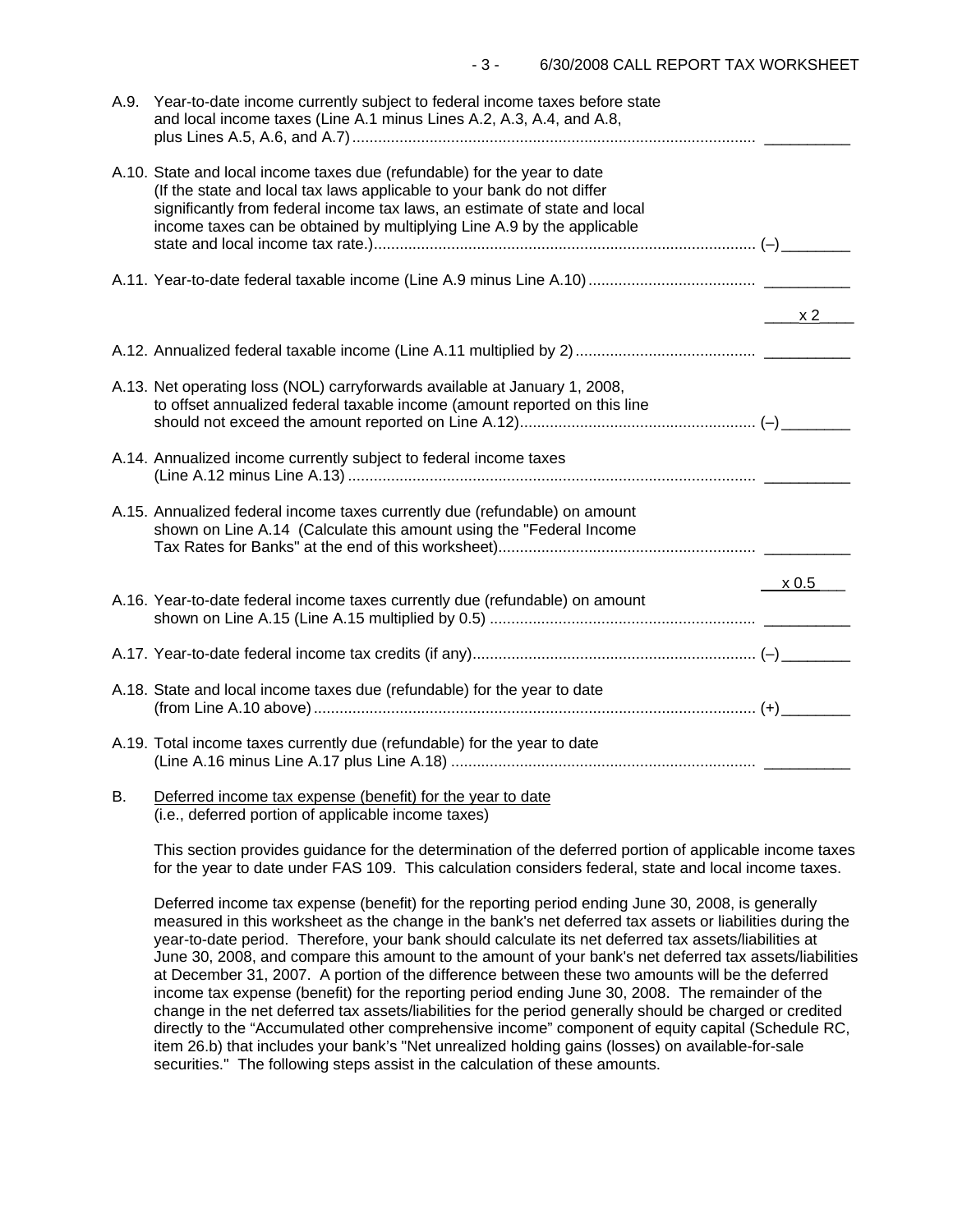#### B.1. Identify types and amounts of temporary differences

Temporary differences essentially consist of all differences between the book and tax basis of a bank's assets and liabilities. In identifying these basis differences, a bank should consider assets and liabilities that may not exist on its books (such as repairs capitalized for tax purposes but expensed on the bank's books and Call Report) as well as assets and liabilities that have no tax basis (such as gains deferred on the bank's books and Call Report which have been recognized for tax purposes).

To ensure all temporary differences are identified, banks should consider preparing a comprehensive tax-basis balance sheet and comparing it to the balance sheet on the bank's Call Report. As these differences are identified, the bank should categorize these amounts as deductible or taxable temporary differences. Also, banks should not include those book-tax basis differences that are not considered temporary differences under FAS 109. One such example is the excess of the cash surrender value of life insurance over premiums paid (if the policy will be held until the death of the insured).

The definition of temporary differences is similar to "timing differences" used under prior GAAP (i.e., Accounting Principles Board Opinion No. 11 (APB 11)). Timing differences under APB 11 were differences between taxable income and pretax income on the bank's books. However, temporary differences as defined under FAS 109 include additional items that were not previously subject to deferred tax accounting. For example, differences between the assigned values and the tax bases of assets acquired and liabilities assumed in a purchase business combination are temporary differences. Refer to the Glossary entry for "income taxes" in the Call Report instructions and to FAS 109 for additional information about temporary differences.

Listed below are some of the assets and liabilities that are frequently reported differently on a bank's federal income tax return than they are on the bank's books and Call Report. A book-tax basis difference for a particular asset or liability may result from one or more temporary differences.

Under FAS 109, the tax effects of most temporary differences are included in a bank's net income. However, the tax effects of certain items specified by FAS 109 are charged or credited directly as a component of a bank's equity capital. The principal item of this type is identified separately below to assist banks in properly recording their income tax amounts under FAS 109.

Some of the items listed below may not involve temporary differences at your bank. Similarly, there may be other differences that exist in your bank that are not listed below. Banks should ensure that they properly identify the appropriate differences specific to their institution.

A bank that can reasonably determine its tax basis balance sheet at June 30, 2008, may use the approach in Section B.1.a. to identify some of its temporary differences. If the tax basis balance sheet information at June 30, 2008, is not readily available, the bank may use the approach in Section B.1.b. to provide a reasonable estimate of the temporary differences at that date. Any bank using Section B.1.b. should ensure that the estimation method used for each temporary difference is appropriate for its facts and circumstances. Otherwise, the bank should make appropriate adjustments to Section B.1.b. or else use Section B.1.a. All banks should complete Section B.1.c. for any other significant temporary differences.

#### B.1.a. Differences in book-tax basis approach (COMPLETE ONLY IF A TAX-BASIS BALANCE SHEET IS PREPARED OR AVAILABLE)

Under this approach, record your bank's book and tax bases for the six accounts listed in the following chart. Subtract the tax basis from the book basis to arrive at the difference. Then identify whether the difference is a taxable or deductible temporary difference. Note that a debit (Dr) difference indicates a taxable (T) temporary difference. A credit (<Cr>) difference indicates a deductible (<D>) temporary difference.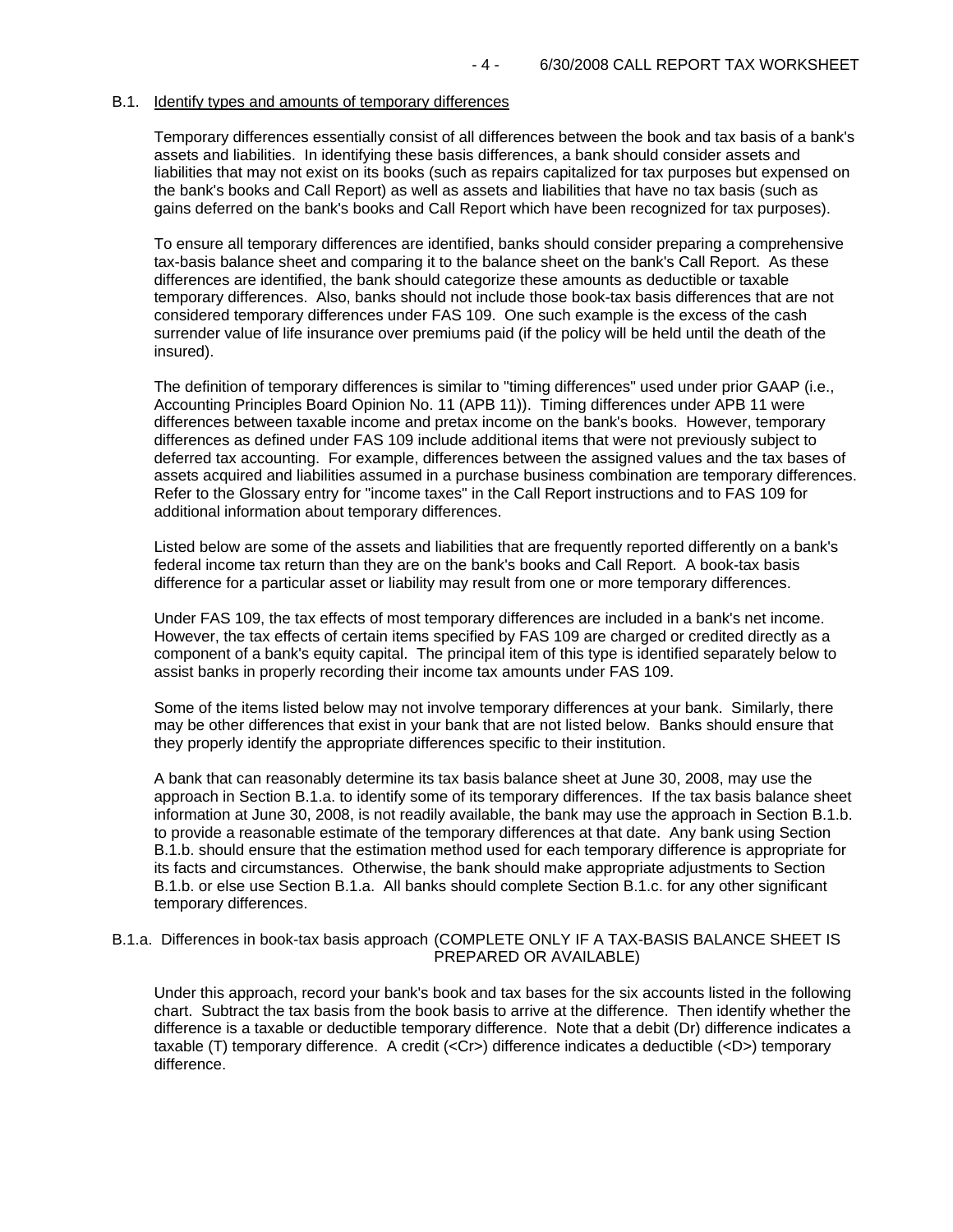B.1.a.1. Temporary differences for which the tax effect is charged or credited directly to equity capital:

|              | [A]<br><b>Book</b><br><b>Basis</b><br>Dr < Cr | [B]<br>Tax<br><b>Basis</b><br>Dr < Cr | $[A]-[B]$<br>Differ-<br>ence<br>Dr < Cr | Type<br>T < D > |
|--------------|-----------------------------------------------|---------------------------------------|-----------------------------------------|-----------------|
| s<br>e books |                                               |                                       |                                         |                 |

(1) Available-for-sale securities recorded at fair value on the and Call Report but recorded at amortized cost on the tax return

j.

A bank's available-for-sale securities, while reported at fair value on the books and the Call Report, may or may not be reported at fair value (i.e., "marked to market") on the bank's tax return. Banks should consult their tax advisors when determining the tax status of their available-for-sale portfolio. If a bank's available-for-sale securities are reported differently on the books and Call Report than they are on a bank's tax return, the difference between the book basis and the tax basis of these securities results in a temporary difference and gives rise to a deferred tax asset or liability.

If a bank's available-for-sale securities are also "marked-to-market" on a bank's tax return, there would be no difference between the book and tax basis of these securities. Rather, the amount of the adjustment needed to reflect these securities at their fair value would be included in the bank's current period taxable income. The tax effect of this "mark-to-market" adjustment would be part of taxes currently due or refundable.

B.1.a.2. Temporary differences for which the tax effect is included in net income:

| (2) | Loans<br>[e.g., difference due to origination<br>fees and costs deferred and recognized<br>over the life of the loan on the books<br>and Call Report but recognized when<br>received and paid on the tax return]          | [A]<br><b>Book</b><br>Basis<br>Dr < Cr | [B]<br>Tax<br>Basis<br>Dr < Cr | [A]-[B]<br>Differ-<br>ence<br>Dr < Cr | <b>Type</b><br>T <d></d> |
|-----|---------------------------------------------------------------------------------------------------------------------------------------------------------------------------------------------------------------------------|----------------------------------------|--------------------------------|---------------------------------------|--------------------------|
| (3) | Allowance for loan and lease losses (on<br>the books and Call Report)/Tax<br>bad debt reserve (on the tax return) <sup>1</sup>                                                                                            |                                        |                                |                                       |                          |
| (4) | Other real estate owned<br>[e.g., difference due to writedowns<br>and valuation allowances reflected<br>on the books and Call Report that are<br>not recorded against the tax basis<br>until disposition of the property] |                                        |                                |                                       |                          |

<span id="page-4-0"></span><sup>1</sup> Savings institutions that previously took bad debt deductions for tax purposes using the percentage-of-taxableincome method set forth in Section 593 of the Internal Revenue Code should treat the book allowance for loan and lease losses as a deductible temporary difference and the excess, if any, of the tax bad debt reserve (that has not yet been recaptured) over the base year reserve balance (generally 1987) as a taxable temporary difference, rather than treating the allowance and the tax bad debt reserve as one difference.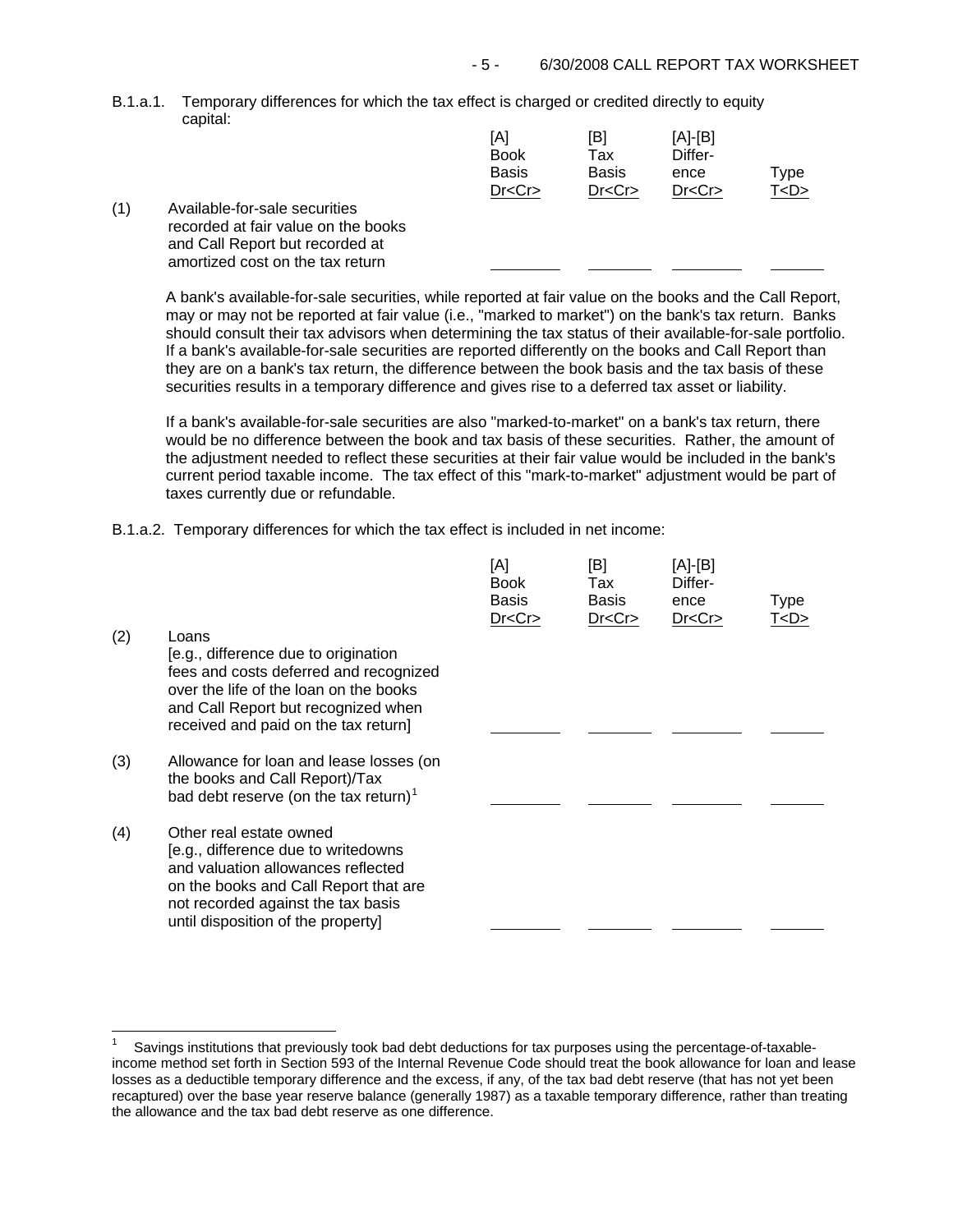| (5) | Bank premises and equipment, net<br>[e.g., difference due to different<br>depreciation methods and rates for<br>book and tax purposes]                                               | [A]<br><b>Book</b><br><b>Basis</b><br>Dr < Cr | [B]<br>Tax<br><b>Basis</b><br>Dr < Cr | [A]-[B]<br>Differ-<br>ence<br>Dr < Cr | Type<br>T < D > |
|-----|--------------------------------------------------------------------------------------------------------------------------------------------------------------------------------------|-----------------------------------------------|---------------------------------------|---------------------------------------|-----------------|
| (6) | Interest earned, not collected<br>on loans<br>[e.g., difference due to interest<br>on nonaccrual loans not recorded<br>on books and Call Report but<br>recognized on the tax return] |                                               |                                       |                                       |                 |

 $\overline{A}$ 

B.1.b. Rollforward of Temporary Differences Approach (DO NOT COMPLETE IF SECTION B.1.a.

WAS COMPLETED)

NOTE: Changes in temporary differences from December 31, 2007, need only be considered if they are significant in amount. If a change is not significant, use the amount of the temporary difference as of December 31, 2007, in the 6/30/08 Temporary Difference column. Note that a debit (Dr) difference indicates a taxable (T) temporary difference. A credit (<Cr>) difference indicates a deductible (<D>) temporary difference.

B.1.b.1. Temporary differences for which the tax effect is charged or credited directly to equity capital:

|     |                                                                                                                                             | Dr < Cr | 6/30/08<br>Temporary<br><b>Difference</b><br>Dr < Cr | Type<br>T < D > |
|-----|---------------------------------------------------------------------------------------------------------------------------------------------|---------|------------------------------------------------------|-----------------|
| (1) | Available-for-sale securities                                                                                                               |         |                                                      |                 |
|     | (To be completed only if available-for-sale securities<br>are reported differently on the books and Call Report<br>than on the tax return): |         |                                                      |                 |
|     | Balance (at fair value) of available-for-sale securities<br>on books and Call Report at 6/30/08                                             |         |                                                      |                 |
|     | Less: Amortized cost of available-for-sale<br>securities at 6/30/08                                                                         |         |                                                      |                 |
|     | Estimated 6/30/08 temporary difference                                                                                                      |         |                                                      |                 |

NOTE: See the discussion of available-for-sale securities in Section B.1.a.1 above. Banks should consult their tax advisors when determining the tax status of their available-for-sale securities.

B.1.b.2. Temporary differences for which the tax effect is included in net income:

| (2) | Loans:<br>Difference at 6/30/08 approximates the amount of<br>deferred loan fee income, net of deferred loan<br>origination costs, on books and Call Report at 6/30/08 | Dr < Cr | 6/30/08<br>Temporary<br><b>Difference</b><br>Dr < Cr | ™уре<br>T < D > 1 |
|-----|------------------------------------------------------------------------------------------------------------------------------------------------------------------------|---------|------------------------------------------------------|-------------------|
|     |                                                                                                                                                                        |         |                                                      |                   |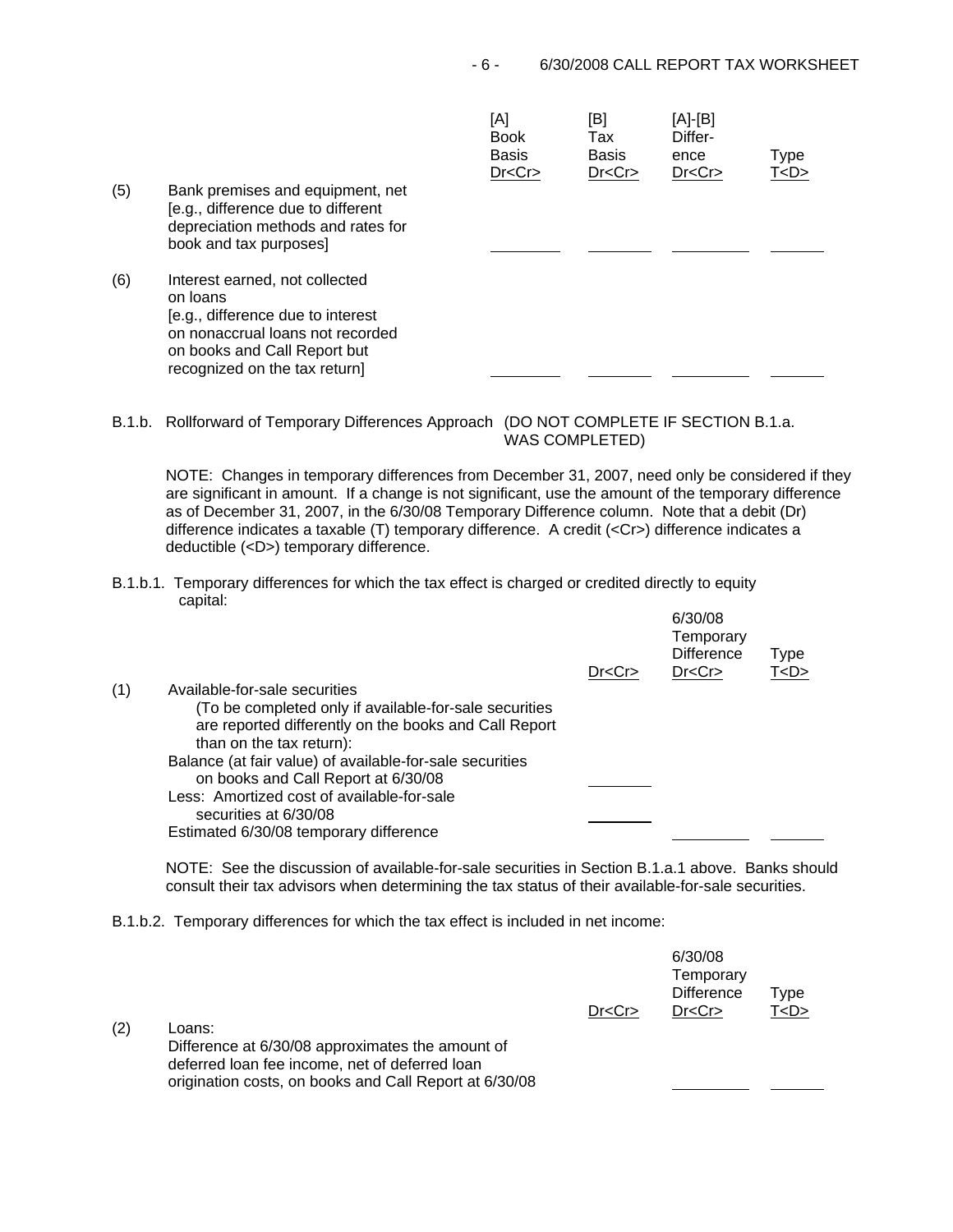| (3) | Allowance for loan and lease losses: <sup>2</sup>                                                                                                                                                                                                                                                                                                                                                                      | Dr < Cr | 6/30/08<br>Temporary<br><b>Difference</b><br>Dr < Cr | <b>Type</b><br>T < D > |
|-----|------------------------------------------------------------------------------------------------------------------------------------------------------------------------------------------------------------------------------------------------------------------------------------------------------------------------------------------------------------------------------------------------------------------------|---------|------------------------------------------------------|------------------------|
|     | For banks on the specific charge-off method for tax<br>purposes (i.e., for banks with no tax bad debt reserve):<br>Difference at 6/30/08 approximates the balance of the<br>allowance for loan and lease losses on books and<br>Call Report at 6/30/08                                                                                                                                                                 |         |                                                      |                        |
|     | For banks on the reserve method for tax purposes:<br>Temporary difference at 12/31/07 T <d><br/>Less: Provision for loan and lease losses on books<br/>and Call Report year to date<br/>Plus: Estimated additions to tax reserve year to date*<br/>Estimated 6/30/08 temporary difference<br/>* Generally, this amount may be estimated by multiplying<br/>the addition to the bank's tax reserve for 2007 by 0.5.</d> |         |                                                      |                        |
| (4) | Other real estate owned:                                                                                                                                                                                                                                                                                                                                                                                               |         |                                                      |                        |
|     | Choose the method from (a) and (b) below that is<br>appropriate for your bank. Do not complete both (a)<br>and $(b)$ .                                                                                                                                                                                                                                                                                                 |         |                                                      |                        |
|     | (a) Balance of other real estate owned valuation<br>allowances on books and Call Report at 6/30/08 T <d></d>                                                                                                                                                                                                                                                                                                           |         |                                                      |                        |
|     | (b) Temporary difference at 12/31/07 T <d><br/>Less: Provisions taken year to date on books and<br/>Call Report for properties held on 6/30/08<br/>Plus: Amount of writedowns taken before 1/1/08 on<br/>books for properties sold year to date<br/>Estimated 6/30/08 temporary difference</d>                                                                                                                         |         |                                                      |                        |
| (5) | Bank premises and equipment, net:                                                                                                                                                                                                                                                                                                                                                                                      |         |                                                      |                        |
|     | Temporary difference at 12/31/07 T <d><br/>Less: Depreciation recorded on books and<br/>Call Report year to date<br/>Plus: Estimated tax depreciation year to date*<br/>Plus/less: Estimate of difference in book and tax basis<br/>of fixed assets sold year to date<br/>Estimated 6/30/08 temporary difference</d>                                                                                                   |         |                                                      |                        |
|     | * Generally, this amount may be estimated by                                                                                                                                                                                                                                                                                                                                                                           |         |                                                      |                        |

multiplying 2007 tax depreciation by 0.5.

<span id="page-6-0"></span> $\overline{c}$ 2 Savings institutions that previously took bad debt deductions for tax purposes using the percentage-of-taxable-income method set forth in Section 593 of the Internal Revenue Code should treat the book allowance for loan and lease losses as a deductible temporary difference and the excess, if any, of the tax bad debt reserve (that has not yet been recaptured) over the base year reserve balance (generally 1987) as a taxable temporary difference, rather than treating the allowance and the tax bad debt reserve as one difference.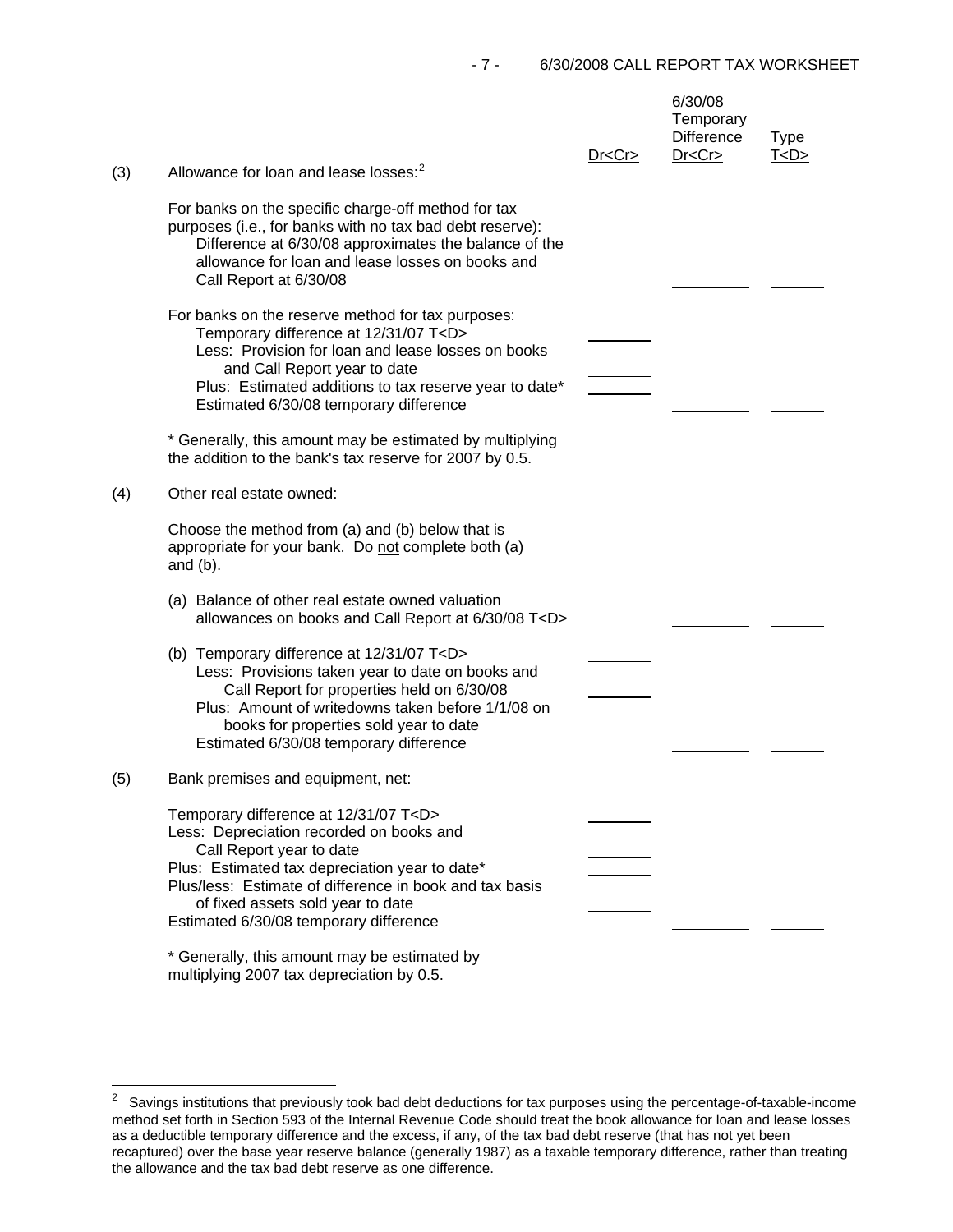| (6) | Interest earned not collected on nonaccrual loans:                                                                      | Dr < Cr | 6/30/08<br>Temporary<br><b>Difference</b><br>Dr < Cr | Type<br>T <d></d> |
|-----|-------------------------------------------------------------------------------------------------------------------------|---------|------------------------------------------------------|-------------------|
|     | Temporary difference at 12/31/07 T <d><br/>Plus: Estimated additional interest on<br/>nonaccrual loans year to date</d> |         |                                                      |                   |
|     | Less: Interest received on nonaccrual<br>loans year to date<br>Estimated 6/30/08 temporary difference                   |         |                                                      |                   |

## B.1.c. Other temporary differences (TO BE COMPLETED BY ALL BANKS USING WORKSHEET)

If the bank has other material temporary differences, include those differences below. Indicate whether these other temporary differences are taxable or deductible temporary differences. In addition, any differences for which the tax effect is charged or credited directly to equity capital should be designated accordingly.

Examples of other temporary differences include: accrued liabilities or prepaid expenses recorded differently on the books and Call Report than reported on the tax return, differences in the basis of assets and liabilities resulting from business combinations, investments in stock of unconsolidated subsidiaries (undistributed earnings recognized on the books and Call Report but not in the tax return), and intangible assets which have different amortization periods and/or methods used in the tax return than those used on the books and Call Report.

Note that a debit (Dr) difference indicates a taxable (T) temporary difference. A credit (<Cr>) difference indicates a deductible (<D>) temporary difference.

| Other temporary differences: | [A]<br><b>Book</b><br><b>Basis</b><br>Dr < Cr | [B]<br>Tax<br><b>Basis</b><br>Dr < Cr | $[A]-[B]$<br>Differ-<br>ence<br>Dr < Cr | Type<br>T <d></d> |
|------------------------------|-----------------------------------------------|---------------------------------------|-----------------------------------------|-------------------|
|                              |                                               |                                       |                                         |                   |

### B.2. Total temporary differences

| a. Total taxable temporary differences for which the tax effect is included<br>in net income (sum of appropriate taxable temporary differences, i.e.,                                                                    |
|--------------------------------------------------------------------------------------------------------------------------------------------------------------------------------------------------------------------------|
| b. Total taxable temporary differences for which the tax effect is charged<br>or credited directly to equity capital (sum of appropriate taxable temporary                                                               |
| c. Total deductible temporary differences for which the tax effect is<br>included in net income (sum of appropriate deductible temporary<br>differences, i.e., differences marked " <d>," identified in Section B.1.</d> |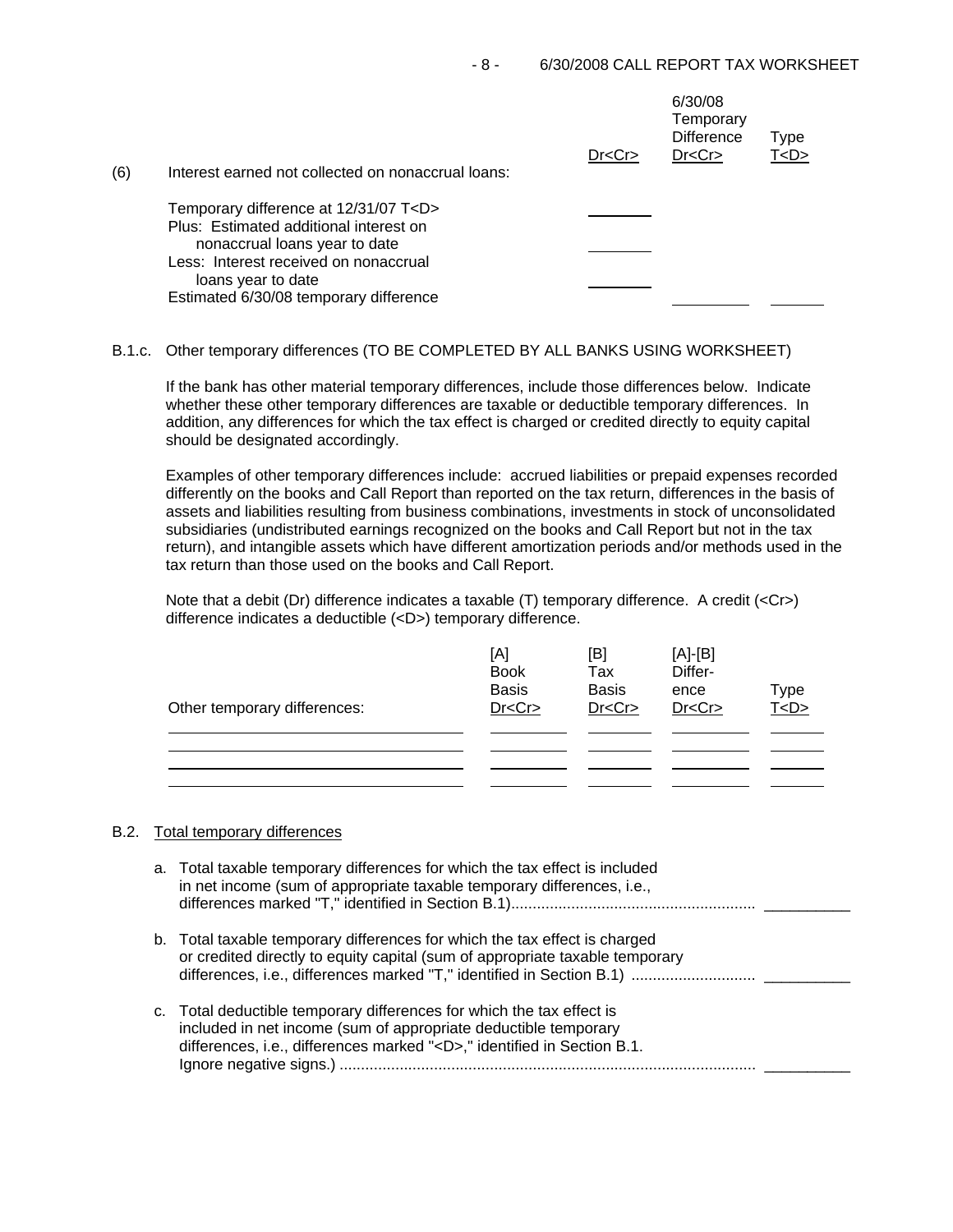| d. Total deductible temporary differences for which the tax effect is charged   |
|---------------------------------------------------------------------------------|
| or credited directly to equity capital (sum of appropriate deductible temporary |
| differences, i.e., differences marked " <d>," identified in Section B.1.</d>    |
|                                                                                 |

B.3. Identify remaining tax carryforwards, including their expiration dates (add additional lines for additional carryforwards, if necessary)

|      |    | a. Net operating loss (NOL) carryforwards<br>Expiration Date ____________<br>Expiration Date ____________                                                                                                                                                                                                                                                                                          | Total  ______________                            |  |
|------|----|----------------------------------------------------------------------------------------------------------------------------------------------------------------------------------------------------------------------------------------------------------------------------------------------------------------------------------------------------------------------------------------------------|--------------------------------------------------|--|
|      |    | In determining the amount of NOL carryforwards, your bank should consider the effect of<br>any NOL carryforwards used in Section A to reduce taxes currently due. If any amounts<br>were reported in Line A.13, the amount to be reported here can be estimated with the<br>following calculation:<br>NOL carryforwards available at 1/1/08 less<br>[(the amount of NOL carryforwards estimated to |                                                  |  |
|      |    | be used per Line A.13) $x(0.5)$ ]<br>b. Tax credit carryforwards<br>Expiration Date _____________<br>Expiration Date _____________                                                                                                                                                                                                                                                                 | Amount _______________<br>Amount _______________ |  |
| B.4. |    | Calculate deferred tax liability for federal income tax purposes at June 30, 2008.                                                                                                                                                                                                                                                                                                                 |                                                  |  |
|      | a. | Total taxable temporary differences for which the tax effect is included                                                                                                                                                                                                                                                                                                                           |                                                  |  |
|      |    | b. Deferred tax liability resulting from taxable temporary differences for<br>which the tax effect is included in net income (Line B.4.a multiplied by<br>the tax rate expected to apply when the amount of taxable temporary                                                                                                                                                                      |                                                  |  |
|      | с. | Total taxable temporary differences for which the tax effect is charged                                                                                                                                                                                                                                                                                                                            |                                                  |  |
|      |    | d. Deferred tax liability resulting from taxable temporary differences for<br>which the tax effect is charged or credited directly to equity capital<br>(Line B.4.c multiplied by the tax rate expected to apply when the amount<br>of taxable temporary differences result in additional taxable income in                                                                                        |                                                  |  |
|      | е. | Total deferred tax liability for federal income tax purposes at                                                                                                                                                                                                                                                                                                                                    |                                                  |  |

 $\overline{a}$ 

<span id="page-8-0"></span> $3$  Refer to the discussion of the "applicable tax rate" in the Glossary entry for "income taxes" in the Call Report instructions and to footnote 5 on page 11 of this worksheet for further information.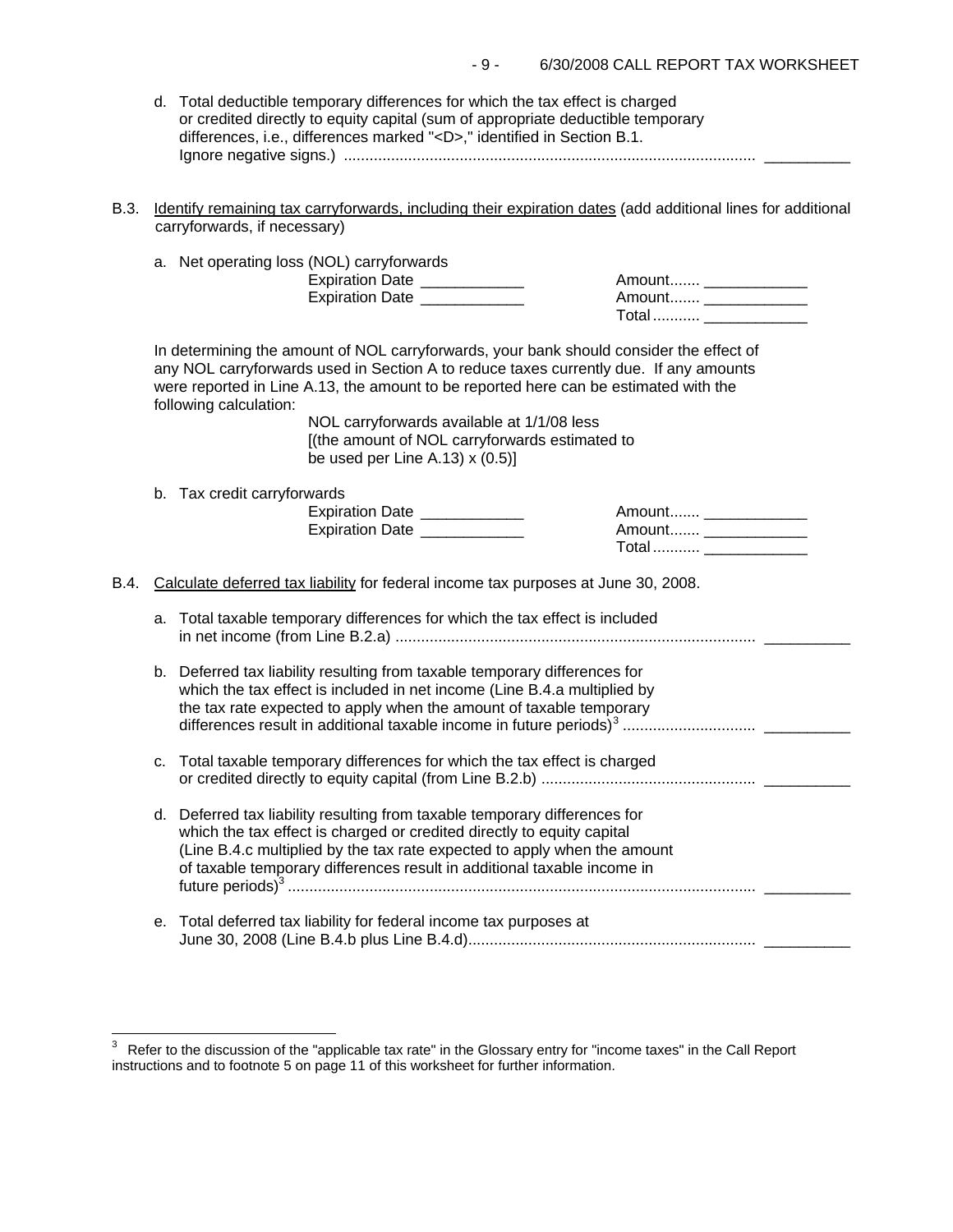#### B.5. Calculate deferred tax asset for federal income tax purposes at June 30, 2008.

|    | a. Total deductible temporary differences for which the tax effect is                                                                                                                                                                                                                                 |  |
|----|-------------------------------------------------------------------------------------------------------------------------------------------------------------------------------------------------------------------------------------------------------------------------------------------------------|--|
|    | b. Deferred tax asset resulting from deductible temporary differences for<br>which the tax effect is included in net income (Line B.5.a multiplied by the<br>tax rate expected to apply when the amount of deductible temporary                                                                       |  |
|    | c. Deferred tax asset resulting from net operating loss carryforwards<br>(Line B.3.a multiplied by the tax rate expected to apply when the                                                                                                                                                            |  |
|    | d. Tax credit carryforwards available to reduce taxes payable in future                                                                                                                                                                                                                               |  |
| е. | Total deferred tax assets for which the tax effect is included in                                                                                                                                                                                                                                     |  |
| f. | Total deductible temporary differences for which the tax effect is charged                                                                                                                                                                                                                            |  |
| g. | Deferred tax asset resulting from deductible temporary differences for<br>which the tax effect is charged or credited directly to equity capital<br>(Line B.5.f multiplied by the tax rate expected to apply when the amount<br>of deductible temporary differences are used to reduce taxable income |  |
|    | h. Total deferred tax assets for federal income tax purposes before                                                                                                                                                                                                                                   |  |

## B.6. Assessing the need for a valuation allowance

Banks must consider all available evidence, both positive and negative, in assessing the need for a valuation allowance to reduce the total deferred tax assets for federal income tax purposes in Line B.5.h to the amount that is more likely than not to be realized. The future realization of deferred tax assets ultimately depends on the existence of sufficient taxable income of the appropriate character in either the carryback or carryforward period. Four sources of taxable income may be available to realize deferred tax assets:

- (1) Taxable income in carryback years (which can be offset to recover taxes previously paid),
- (2) Reversing taxable temporary differences,
- (3) Future taxable income (exclusive of reversing temporary differences and carryforwards), and
- (4) Tax-planning strategies.

 $\frac{1}{2}$ 

In general, positive evidence refers to the existence of one or more of the four sources of taxable income. To the extent evidence about one or more sources of taxable income is sufficient to support a conclusion that a valuation allowance is not necessary (i.e., the bank can conclude that the deferred

<span id="page-9-0"></span><sup>4</sup> Refer to the discussion of the "applicable tax rate" in the Glossary entry for "income taxes" in the Call Report instructions and to footnote 5 on page 11 of this worksheet for further information.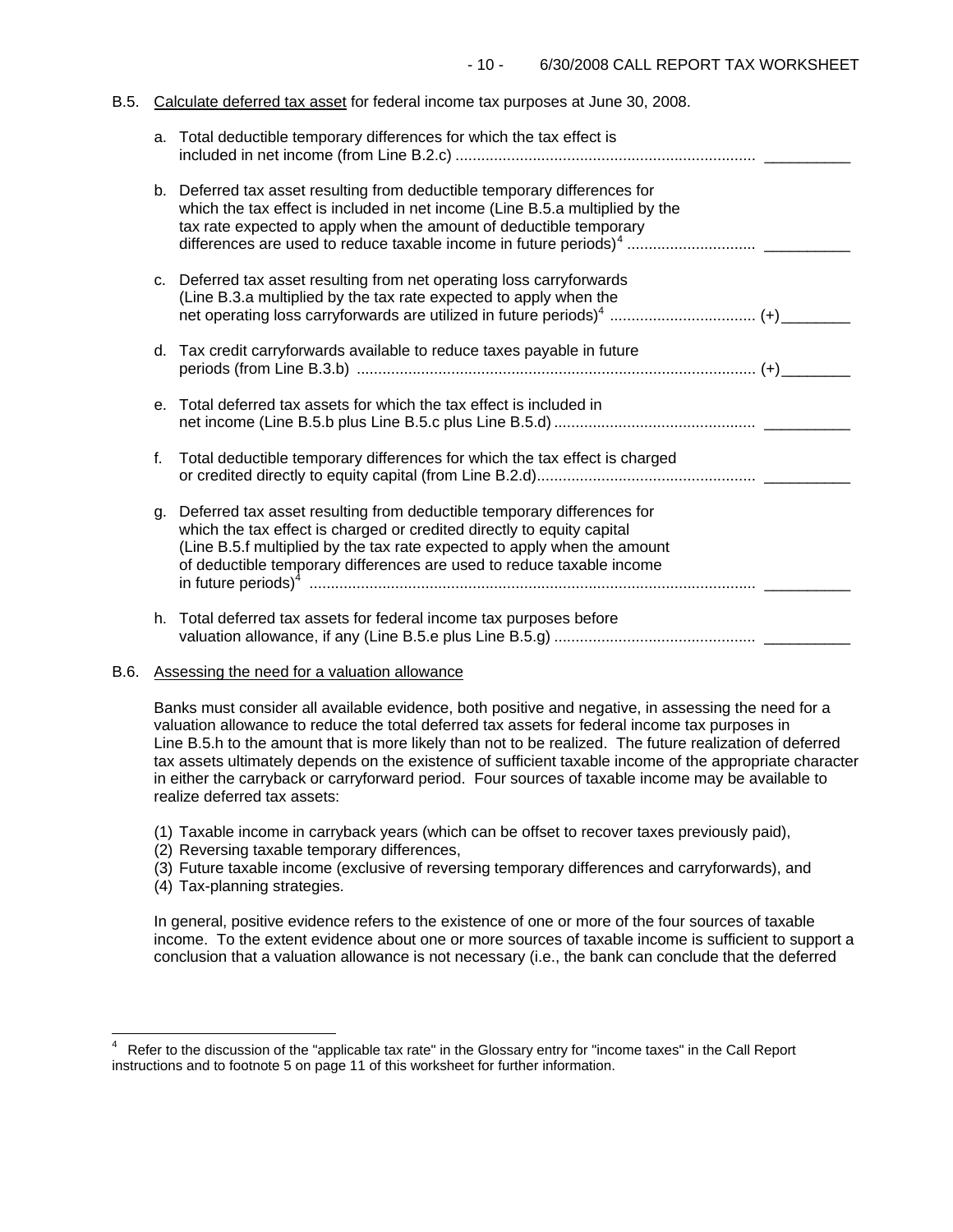tax asset is more likely than not to be realized), other sources need not be considered. However, if a valuation allowance is needed, each source of income must be evaluated to determine the appropriate amount of the allowance needed.

Evidence used in determining the valuation allowance should be subject to objective verification. The weight given to evidence when both positive and negative evidence exist should be consistent with the extent to which it can be objectively verified. Under FAS 109, the existence of a cumulative loss for the prior three years is significant negative evidence that would be difficult for a bank to overcome.

Refer to the discussion of the "valuation allowance" in the Glossary entry for "income taxes" in the Call Report instructions for further information.

|      | Line B.6:<br>Valuation allowance to reduce the total deferred tax assets for federal<br>income tax purposes in Line B.5.h to the amount that is more likely                                                                                                                                                                                                                                                        |
|------|--------------------------------------------------------------------------------------------------------------------------------------------------------------------------------------------------------------------------------------------------------------------------------------------------------------------------------------------------------------------------------------------------------------------|
| B.7. | Deferred tax asset for federal income tax purposes, net of valuation                                                                                                                                                                                                                                                                                                                                               |
| B.8. | Net deferred tax asset (liability) for federal income tax purposes at June 30,<br>2008 (Line B.7 minus Line B.4.e) (Report this amount in Schedule RC-F,                                                                                                                                                                                                                                                           |
| B.9. | Net deferred tax asset (liability) for which the tax effect is included in<br>net income for federal income tax purposes at June 30, 2008 [Line B.5.e                                                                                                                                                                                                                                                              |
|      | B.10. Net deferred tax asset (liability) for which the tax effect is included in net<br>income for federal income tax purposes at December 31, 2007 [This                                                                                                                                                                                                                                                          |
|      | B.11. Year-to-date deferred income tax expense (benefit) for federal income tax<br>purposes (determined as the change for the period in the net deferred tax<br>asset or liability for which the tax effect is included in net income)                                                                                                                                                                             |
|      | NOTE: The change in a bank's net deferred tax asset (liability) for which<br>the tax effect is charged or credited directly to equity capital is not reported<br>as part of a bank's deferred tax income tax expense (benefit).                                                                                                                                                                                    |
|      | B.12. Year-to-date deferred income tax expense (benefit) for state and local tax<br>purposes. This amount must be computed if the tax laws of the bank's<br>state and local tax authorities differ significantly from the federal tax laws. <sup>5</sup><br>Compute this amount by performing the calculation outlined in Lines B.1<br>through B.11, considering only deferred tax asset and liability amounts for |

i<br>L

<span id="page-10-0"></span> $5$  In assessing whether a separate calculation is necessary, the bank should consider any differences in loss carryback or carryforward periods, or in other provisions of the tax law. If the tax laws of the state and local jurisdictions do not differ significantly from federal income tax laws, then the calculation of deferred income tax expense (benefit) can be made in the aggregate. The bank would complete Lines B.1 through B.11 on the worksheet considering both the federal and state and local income tax rates. The rate used should consider whether amounts paid in one jurisdiction are deductible in another jurisdiction. For example, since state and local taxes are deductible for federal income tax purposes, the aggregate combined rate generally would be (1) the federal tax rate plus (2) the state and local tax rate minus (3) the federal tax effect of the deductibility of the state and local taxes at the federal tax rate.